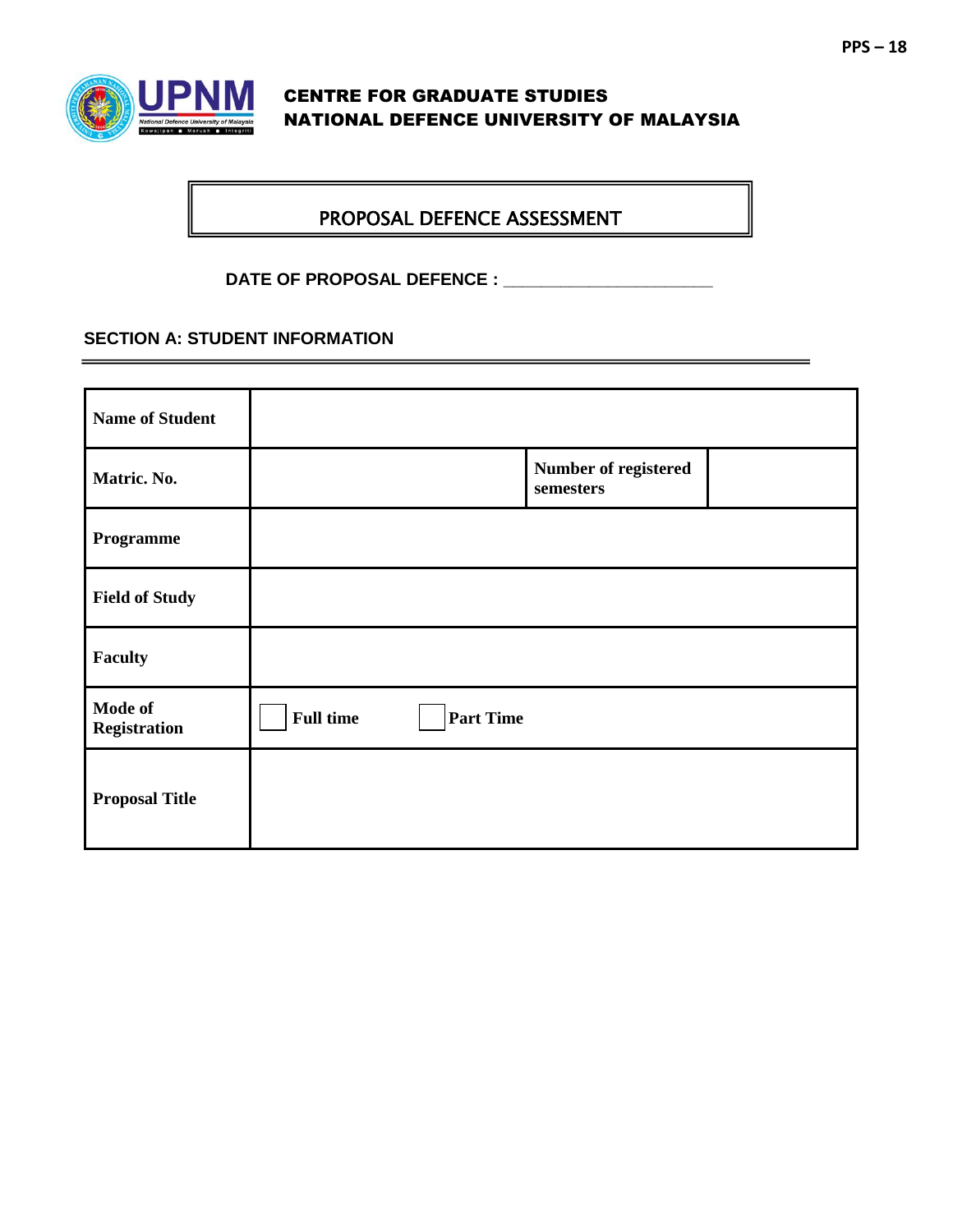## **SECTION B : EVALUATION (To be filled by the assessor)**

| NO. | <b>ASPECT OF</b><br><b>ASSESSMENT</b>                                | <b>MARKS (M)</b><br>(please circle the appropriate mark for each section) |                                                                                            |                                                                                                  | <b>WEIGHTED</b><br><b>MARKS</b><br><b>OBTAINED</b><br>(%)                                         |                                                                                                    |                 |
|-----|----------------------------------------------------------------------|---------------------------------------------------------------------------|--------------------------------------------------------------------------------------------|--------------------------------------------------------------------------------------------------|---------------------------------------------------------------------------------------------------|----------------------------------------------------------------------------------------------------|-----------------|
| 1.  | <b>Introduction/ Research</b><br>Background (5%)                     | $\bf{0}$                                                                  | $1 - 2$                                                                                    | 3                                                                                                | 4                                                                                                 | 5                                                                                                  | $(=M \times 1)$ |
|     |                                                                      | Introduction<br>provided is not<br>relevant                               | Introduction makes<br>little reference to<br>the work(s), poorly<br>addresses the<br>topic | Introduction makes<br>some reference to<br>the work(s),<br>attempts to<br>addresses the<br>topic | Introduction makes<br>some reference to<br>the work(s),<br>attempts to<br>addresses the<br>topic. | Introduction refers<br>specifically to the<br>work(s), clearly<br>addresses the<br>topic directly. |                 |
|     |                                                                      | Comments                                                                  |                                                                                            |                                                                                                  |                                                                                                   |                                                                                                    |                 |
|     |                                                                      |                                                                           |                                                                                            |                                                                                                  |                                                                                                   |                                                                                                    |                 |
|     |                                                                      |                                                                           |                                                                                            |                                                                                                  |                                                                                                   |                                                                                                    |                 |
|     |                                                                      |                                                                           |                                                                                            |                                                                                                  |                                                                                                   |                                                                                                    |                 |
| 2.  | Problem<br><b>Statement</b><br>(20%)                                 | $\bf{0}$                                                                  | $1 - 2$                                                                                    | 3                                                                                                | 4                                                                                                 | 5                                                                                                  | $(=M \times 2)$ |
|     | of<br>the<br>Analysis<br>a.<br>problem (10%)                         | No<br>analysis of<br>problem                                              | Minimal<br>analysis of<br>problem                                                          | Moderate analysis<br>of problem                                                                  | Clear<br>analysis of<br>problem                                                                   | Very clear analysis<br>of problem                                                                  |                 |
|     |                                                                      | Comments                                                                  |                                                                                            |                                                                                                  |                                                                                                   |                                                                                                    |                 |
|     |                                                                      |                                                                           |                                                                                            |                                                                                                  |                                                                                                   |                                                                                                    |                 |
|     |                                                                      |                                                                           |                                                                                            |                                                                                                  |                                                                                                   |                                                                                                    |                 |
|     |                                                                      |                                                                           |                                                                                            |                                                                                                  |                                                                                                   |                                                                                                    |                 |
|     |                                                                      |                                                                           |                                                                                            |                                                                                                  |                                                                                                   |                                                                                                    |                 |
|     |                                                                      | $\pmb{0}$                                                                 | $1 - 2$                                                                                    | 3                                                                                                | 4                                                                                                 | 5                                                                                                  |                 |
|     | b.<br>Rationale<br>and<br>justification<br>for<br>research gap (10%) | No<br>rationale<br>and<br>justification                                   | Little rationale<br>and justification                                                      | Moderate rationale<br>and justification                                                          | Clear<br>rationale and<br>justification                                                           | Very clear<br>rationale and<br>justification                                                       |                 |
|     |                                                                      | Comments                                                                  |                                                                                            |                                                                                                  |                                                                                                   |                                                                                                    |                 |
|     |                                                                      |                                                                           |                                                                                            |                                                                                                  |                                                                                                   |                                                                                                    |                 |
|     |                                                                      |                                                                           |                                                                                            |                                                                                                  |                                                                                                   |                                                                                                    |                 |
|     |                                                                      |                                                                           |                                                                                            |                                                                                                  |                                                                                                   |                                                                                                    |                 |
| 3.  | <b>Research Objectives /</b><br><b>Research Questions</b>            | $\mathbf 0$                                                               | $1 - 2$                                                                                    | 3                                                                                                | 4                                                                                                 | $5\phantom{.0}$                                                                                    | $(=M \times 2)$ |
|     | (10%)                                                                | Research<br>objectives/<br>questions<br>are not<br>described              | Research<br>objectives and<br>questions are<br>described but<br>not clear                  | Research<br>objectives/<br>questions are<br>described but<br>moderately clear                    | Research<br>objectives/<br>questions are<br>described<br>clearly                                  | Research<br>objectives/<br>questions are<br>described very<br>clearly                              |                 |
|     |                                                                      | Comments                                                                  |                                                                                            |                                                                                                  |                                                                                                   |                                                                                                    |                 |
|     |                                                                      |                                                                           |                                                                                            |                                                                                                  |                                                                                                   |                                                                                                    |                 |
|     |                                                                      |                                                                           |                                                                                            |                                                                                                  |                                                                                                   |                                                                                                    |                 |
|     |                                                                      |                                                                           |                                                                                            |                                                                                                  |                                                                                                   |                                                                                                    |                 |
|     |                                                                      |                                                                           |                                                                                            |                                                                                                  |                                                                                                   |                                                                                                    |                 |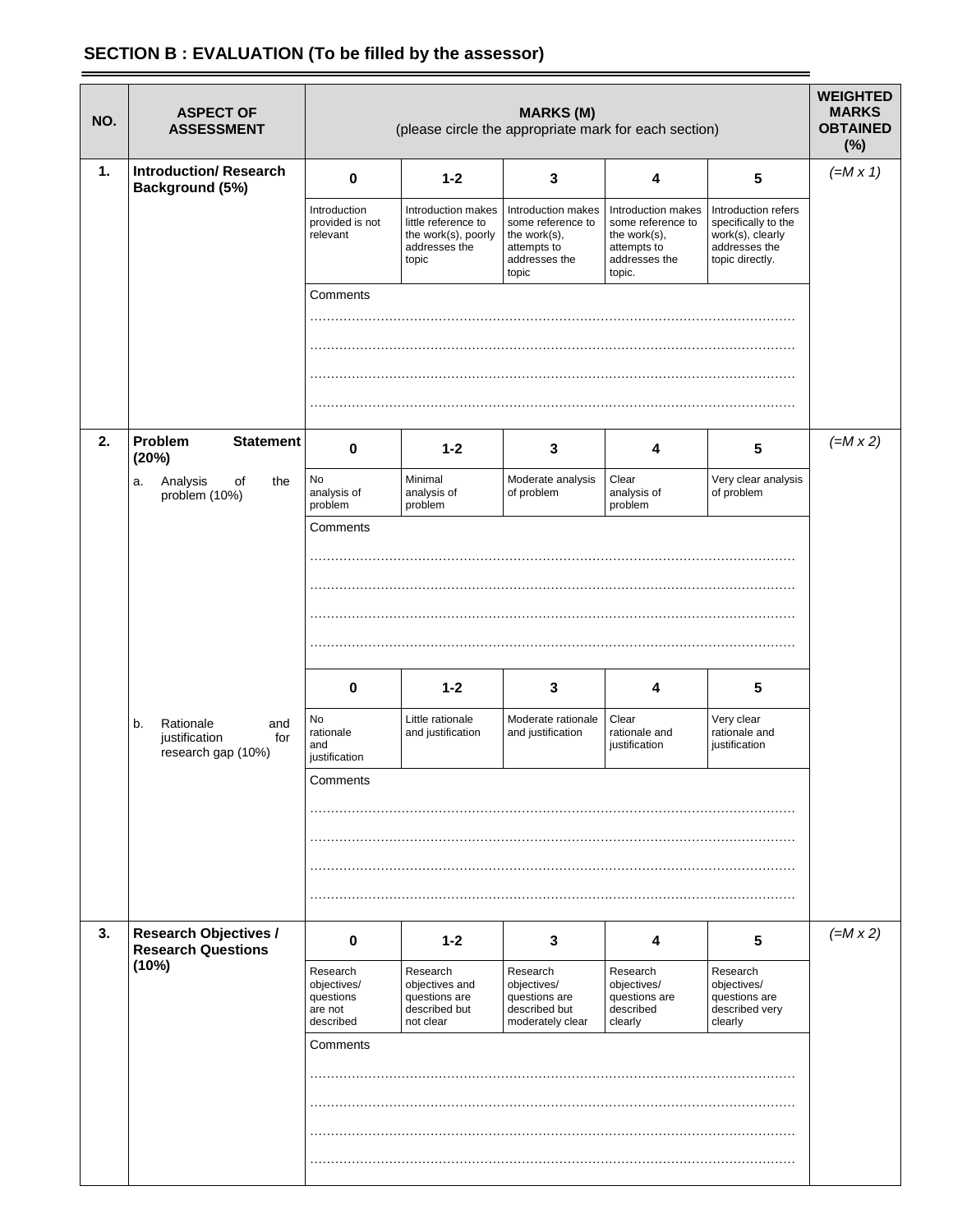| 4. | <b>Literature Review</b><br>(20%)                                                                                            | 0                                                                                                                                                  | $1 - 2$                                                                                                                                                           | 3                                                                                                                                                                | 4                                                                                                                                          | 5                                                                                                                                                              | $(=M \times 4)$ |
|----|------------------------------------------------------------------------------------------------------------------------------|----------------------------------------------------------------------------------------------------------------------------------------------------|-------------------------------------------------------------------------------------------------------------------------------------------------------------------|------------------------------------------------------------------------------------------------------------------------------------------------------------------|--------------------------------------------------------------------------------------------------------------------------------------------|----------------------------------------------------------------------------------------------------------------------------------------------------------------|-----------------|
|    |                                                                                                                              | Insufficient<br>reporting/<br>reviewing<br>and<br>outdated<br>information                                                                          | Reports on<br>earlier literature<br>without<br>connecting it to<br>the research<br>problem and<br>question,<br>and/or fails to<br>identify relevant<br>literature | Reports on earlier<br>literature without<br>connecting it<br>clearly to the<br>research problem<br>and questions                                                 | Reviews<br>earlier<br>literature<br>relevant to<br>the research<br>problem and<br>questions.                                               | Demonstrates<br>critical thinking,<br>creativity and<br>insight in reviewing<br>earlier literature<br>relevant to the<br>research.                             |                 |
|    |                                                                                                                              | Comments                                                                                                                                           |                                                                                                                                                                   |                                                                                                                                                                  |                                                                                                                                            |                                                                                                                                                                |                 |
|    |                                                                                                                              |                                                                                                                                                    |                                                                                                                                                                   |                                                                                                                                                                  |                                                                                                                                            |                                                                                                                                                                |                 |
| 5. | <b>Research Methodology/</b><br>Research Design (20%)                                                                        | 0                                                                                                                                                  | $1 - 2$                                                                                                                                                           | 3                                                                                                                                                                | 4                                                                                                                                          | $5\phantom{.0}$                                                                                                                                                | $(=M \times 4)$ |
|    | • Method of data<br>collection and<br>analysis<br>• Sampling<br>design<br>• Procedure /<br>technique /<br>experimental setup | Limited data<br>collection method<br>/ Highly<br>inaccurate choice<br>of sampling<br>design / No<br>procedures or<br>techniques or<br>experimental | Unclear data<br>collection method /<br>Inaccurate choice<br>of sampling design<br>/ Unclear<br>procedures or<br>techniques or<br>experimental setup               | Moderately clear<br>data collection<br>method /<br>Moderately<br>inaccurate choice<br>of sampling design<br>/ Moderately clear<br>procedures or<br>techniques or | Clear data<br>collection method /<br>Accurate choice of<br>sampling design /<br>Clear procedures<br>or techniques or<br>experimental setup | Very clear data<br>collection method /<br>Highly accurate<br>choice of sampling<br>design / Very clear<br>procedures or<br>techniques or<br>experimental setup |                 |
|    |                                                                                                                              | Comments                                                                                                                                           |                                                                                                                                                                   |                                                                                                                                                                  |                                                                                                                                            |                                                                                                                                                                |                 |
|    | Significance/                                                                                                                |                                                                                                                                                    |                                                                                                                                                                   |                                                                                                                                                                  |                                                                                                                                            |                                                                                                                                                                |                 |
| 6. | Applied Value of the<br>Research (10%)                                                                                       | 0<br>No significance of Vague<br>study                                                                                                             | $1 - 2$<br>significance of                                                                                                                                        | 3<br>Moderately clear<br>significance of                                                                                                                         | 4<br>Clear<br>significance                                                                                                                 | 5<br>Very clear<br>significance of                                                                                                                             | $(=M \times 2)$ |
|    |                                                                                                                              | Comments                                                                                                                                           | study                                                                                                                                                             | study                                                                                                                                                            | of study                                                                                                                                   | study                                                                                                                                                          |                 |
| 7. | Title of Research (5%)                                                                                                       | 0                                                                                                                                                  | $1 - 2$                                                                                                                                                           | 3                                                                                                                                                                | 4                                                                                                                                          | 5                                                                                                                                                              | $(=M \times 1)$ |
|    |                                                                                                                              | No reflection of<br>research                                                                                                                       | Minimal<br>reflection of<br>research                                                                                                                              | Moderate<br>reflection of<br>research                                                                                                                            | Clear<br>reflection of<br>research                                                                                                         | Very clear<br>reflection of<br>research                                                                                                                        |                 |
|    |                                                                                                                              | Comments                                                                                                                                           |                                                                                                                                                                   |                                                                                                                                                                  |                                                                                                                                            |                                                                                                                                                                |                 |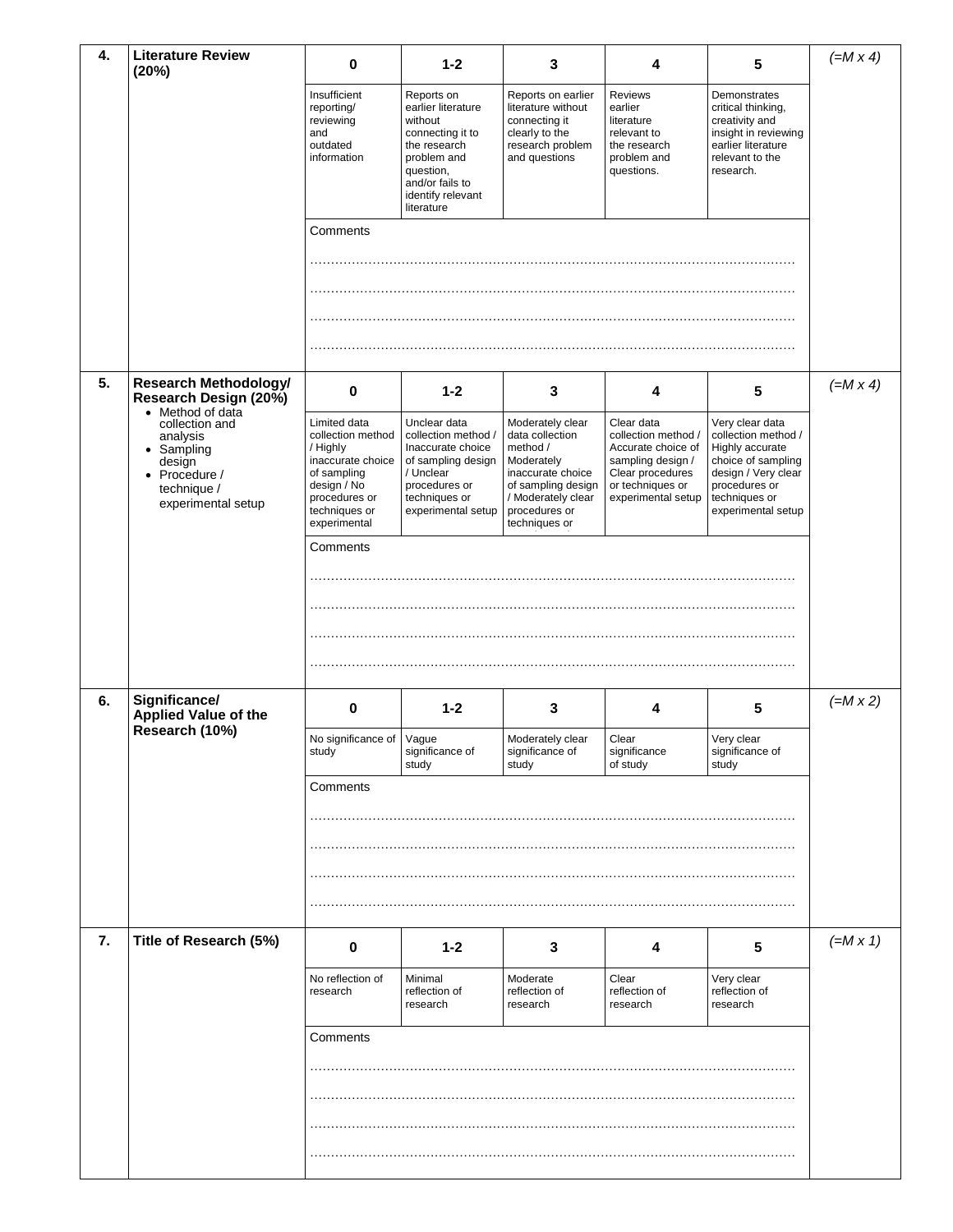| 8. | References (5%)                                       | $\bf{0}$                                                                                                                                              | $1 - 2$                                                                                                                                                     | 3                                                                                                                                                                                              | 4                                                                                                                                                                                                 | 5                                                                                                                                                                                                   | $(=M \times 1)$ |
|----|-------------------------------------------------------|-------------------------------------------------------------------------------------------------------------------------------------------------------|-------------------------------------------------------------------------------------------------------------------------------------------------------------|------------------------------------------------------------------------------------------------------------------------------------------------------------------------------------------------|---------------------------------------------------------------------------------------------------------------------------------------------------------------------------------------------------|-----------------------------------------------------------------------------------------------------------------------------------------------------------------------------------------------------|-----------------|
|    |                                                       | • Sources of<br>reference are<br>unreliable<br>• None of the<br>sources of<br>citations are<br>stated in the text<br>and in the list of<br>references | • Sources of<br>reference are not<br>very reliable<br>• Not all<br>sources of<br>citations are<br>stated in the<br>text and in the<br>list of<br>references | · Sources of<br>reference are<br>suitable (from<br>verified journals<br>or original<br>sources)<br>• All sources of<br>citations are<br>stated in the text<br>and in the list of<br>references | · Sources of<br>reference are<br>reliable (from<br>verified journals<br>or original<br>sources)<br>• All sources<br>of citations<br>are stated in<br>the text and<br>in the list of<br>references | • Sources of<br>reference are<br>very reliable<br>(from verified<br>journals or<br>original sources)<br>• All sources of<br>citations are stated<br>in the text and in<br>the list of<br>references |                 |
|    |                                                       | Comments                                                                                                                                              |                                                                                                                                                             |                                                                                                                                                                                                |                                                                                                                                                                                                   |                                                                                                                                                                                                     |                 |
|    |                                                       |                                                                                                                                                       |                                                                                                                                                             |                                                                                                                                                                                                |                                                                                                                                                                                                   |                                                                                                                                                                                                     |                 |
| 9. | <b>Proposal organization</b><br>and presentation (5%) | 0                                                                                                                                                     | $1 - 2$                                                                                                                                                     | 3                                                                                                                                                                                              | 4                                                                                                                                                                                                 | 5                                                                                                                                                                                                   | $(=M \times 1)$ |
|    |                                                       | The proposal<br>does not follow<br>the overall<br>standard format                                                                                     | Poor proposal<br>write-up with<br>extensive spelling<br>mistakes and/or<br>grammatical<br>errors. Some<br>required<br>components are<br>missing.            | The proposal is<br>coherent but<br>with minor<br>spelling or<br>grammatical<br>errors. Some of<br>the required<br>components are<br>present                                                    | The proposal is<br>comprehensive<br>with a few<br>spelling or<br>grammatical<br>errors. Most of<br>the required<br>components are<br>present                                                      | The proposal is<br>comprehensive<br>without spelling<br>or grammatical<br>errors. All of the<br>required<br>components are<br>present                                                               |                 |
|    |                                                       | Comments                                                                                                                                              |                                                                                                                                                             |                                                                                                                                                                                                |                                                                                                                                                                                                   |                                                                                                                                                                                                     |                 |
|    |                                                       |                                                                                                                                                       |                                                                                                                                                             |                                                                                                                                                                                                |                                                                                                                                                                                                   |                                                                                                                                                                                                     |                 |
|    |                                                       |                                                                                                                                                       |                                                                                                                                                             |                                                                                                                                                                                                |                                                                                                                                                                                                   |                                                                                                                                                                                                     |                 |
|    |                                                       |                                                                                                                                                       |                                                                                                                                                             |                                                                                                                                                                                                |                                                                                                                                                                                                   | <b>TOTAL MARKS</b>                                                                                                                                                                                  |                 |